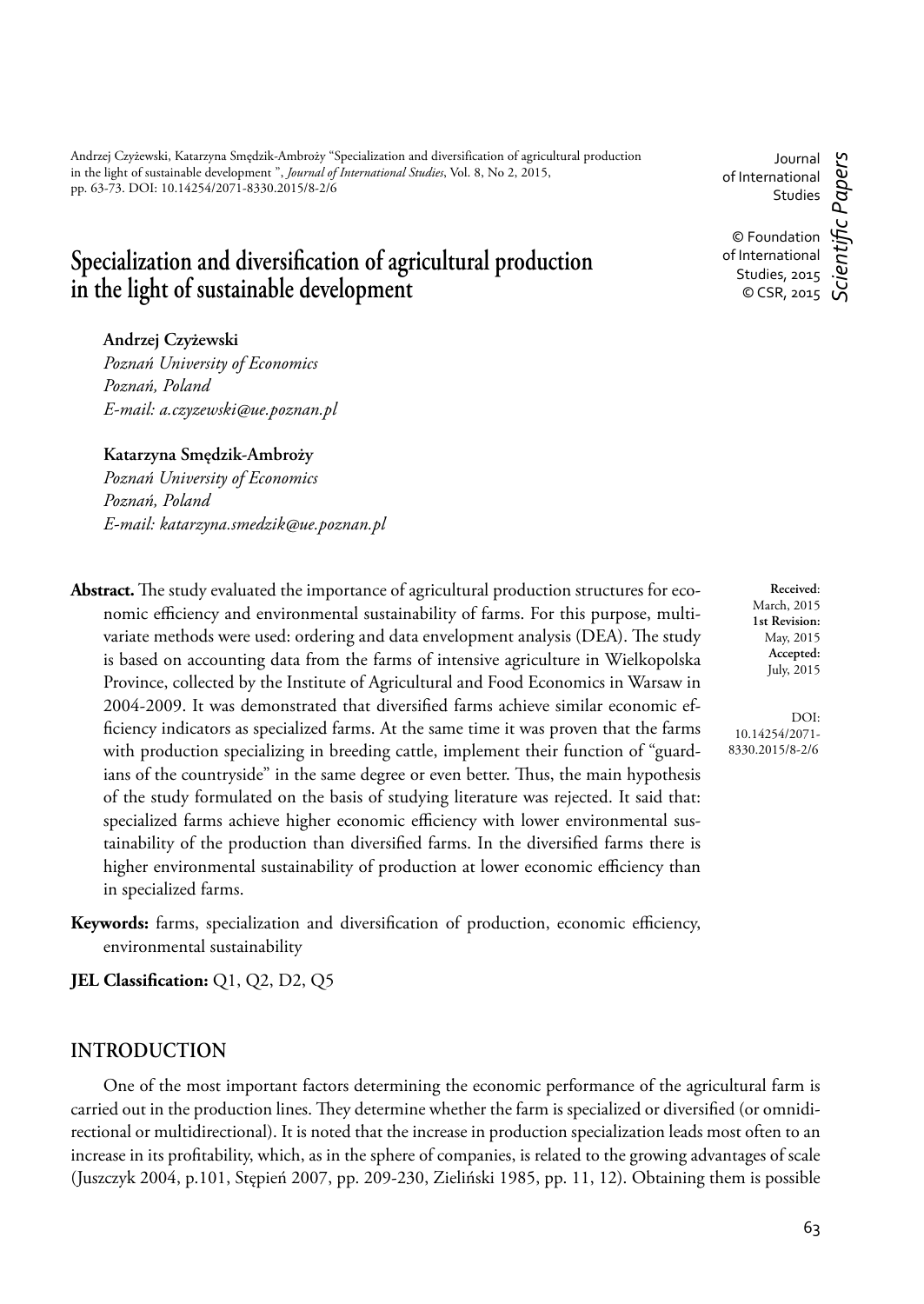due to an increase in the intensity of the use of resources, which accompanies specialized production. This causes, on the one hand, an increase in the efficiency of production, on the other hand, it can adversely affect the quality of agricultural production, space and the natural environment of the village (Woś, Zegar 2002, p. 23). Thus, the question arises whether in addition to the economic benefits resulting from specialization there is a correlation between the structure of agricultural production and the impact of agriculture on the quality of natural resources. Currently, the answer to this question is of particular significance, which ensures the growing importance of agriculture as a provider of public goods.

The most important non-market functions of agriculture include preventing the degradation of agricultural land, protection of biodiversity in rural areas, improvement of water relations in agricultural areas and prevention of soil erosion (Wilkin 2008, p. 16, Chmielewska 2010). The impact of agriculture on the environment is particularly important in areas for intensive agricultural production. Agriculture is one of the areas of the economy, which mainly by the intensification of production, significantly influences the natural environment (Kopiński, Madej 2006, Pomianek 2014, Karwat-Woźniak 2011, Czyżewski A., Smędzik-Ambroży 2013, Hayami, Ruttan 1985, Grethe 2006). Already in the 70s intensive agriculture met a real environmental barrier, preventing further exclusion of the agricultural production from natural conditions, by the excessive use of the means of production of industrial origin, a significant concentration of production and increasing scale (Czyżewski 2013, Henning 2008), hence the return of the EU's common agricultural policy in the direction of sustainable agriculture, i.e. ensuring parity income of the farming population but also producing in accordance with the laws of nature (Steebling, Maier, Legg 1998, Potter 2004).

This implies the need to find a way of combining the economic viability of farms with their preferred and ultimately neutral impact on the environment. Therefore, in the context of aiming at a growth of environmental sustainability of agriculture and maintaining its high efficiency in areas of intensive agriculture, it is particularly important to assess the impact of agricultural production structures on the economic efficiency of farms and their environmental sustainability. It is important to determine whether the changes in the structure of farm production in these areas can lead to an increase in their environmental sustainability while at the same time maintaining their high economic efficiency. Therefore, the aim of this article is to determine whether the farms located in an area of intensive agriculture with the specialized production achieve higher economic performance than farms with diversified production, as well as the answer to the question whether the type of specialization affects the environmental sustainability of these farms. Considering these issues will indicate the way in which farms may, by shaping their production structures, affect the growth of environmental sustainability of the areas where they occur. This is especially important for the agricultural economics as a scientific discipline, and also practice of the agricultural sector, forced by EU regulations to focus on environmental sustainability. Converting the development of agriculture from the industrial model to the sustainable model is, in the long term, inevitable, and the imposition of the mechanism of the development of agriculture industrial brakes and social ethics becomes the current necessity especially in areas with intensive agricultural production (Czyżewski A. 2013).

The first part of the paper discusses the significance of the processes of specialization and diversification of production as a determinant of economic efficiency and environmental sustainability of farms. The next one, with the use of multivariate methods: rang, linear ordering and data envelope (DEA) presents an analysis of the impact of production structures on the economic efficiency and environmental sustainability of farms in the area of intensive agriculture in Poland (Gostyń County).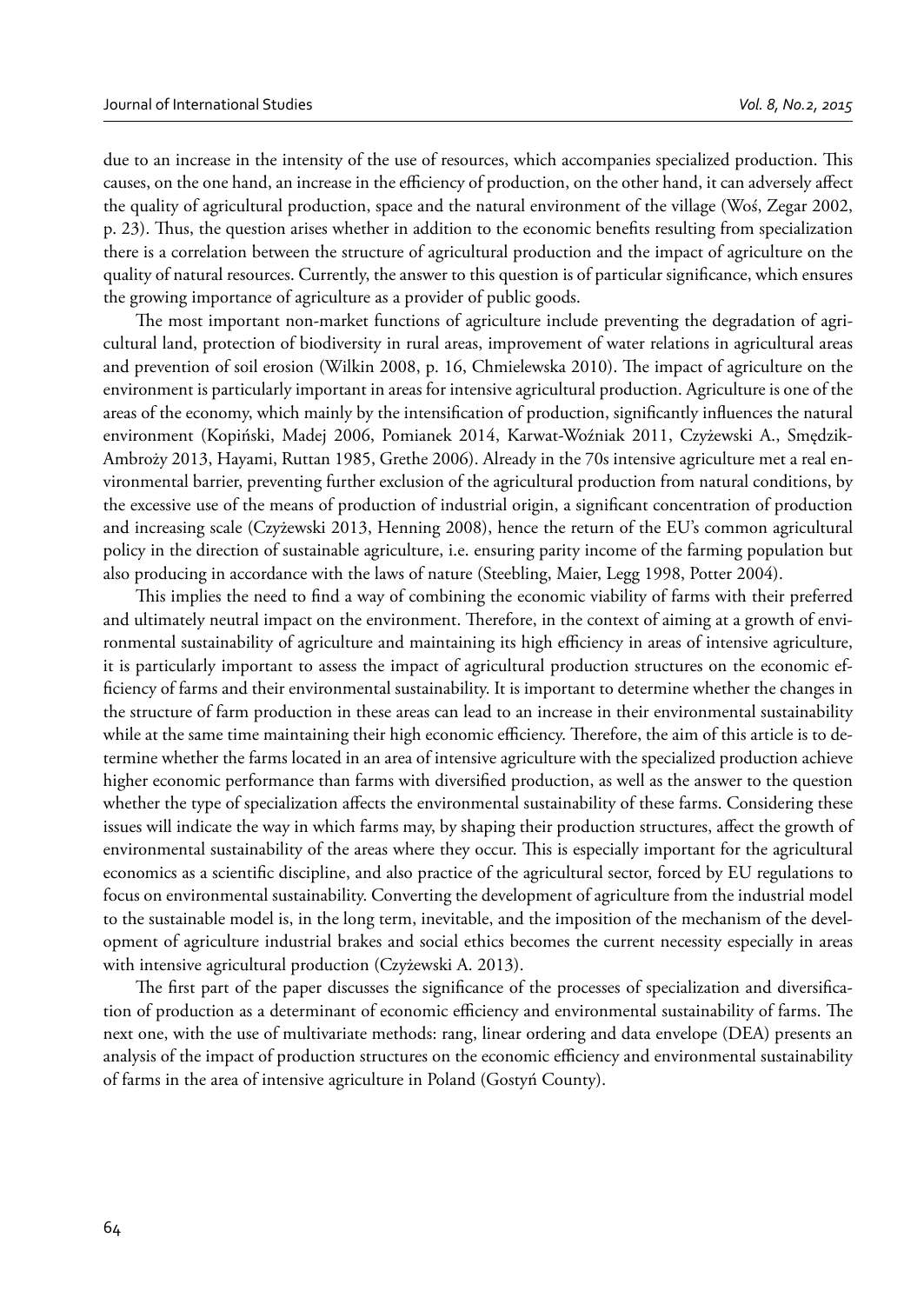## **REVIEW OF THE LITERATURE**

#### Specialization and diversification of production as determinants of the effectiveness of farms

Specialization of agricultural production means reducing the assortment of diversity, or increasing the production of the selected product, which is accompanied by maintaining the production of the remaining products at the unchanged level. Repeating after R. Manteuffel: "a specialized farm is the one which produces for sale and for the needs of the farmer and his family one or two products, or products in which even at the multilateral final production, one or two articles have such a large share that they set the tone for the whole farm, i.e. they make up more than two-thirds in the structure of the final production, and therefore are intended for sale and consumption of their own farmer ". The fewer products the farm produces the more specialized it is. Full specialization is the production of a single product (Wojtaszek 1980, pp. 16- 18). The opposite of specialization of production is its diversification, which is to increase the number of courses conducted on the farm or to eliminate the dominating course and to introduce a few others in its place. It leads to the creation of a multi-directional farm. The process of moving from a farm of multilateral forms to the specialized form is most frequently a long-term process, because it means the need to invest, associated with the modernization understood as technical modernization, technological or organizational (Chyłek 2005, p. 10). In Poland, the percentage of multidirectional is very large and stands at about 63%. For comparison, in Germany it is only 17%. A higher level of economic development of the country favours specialization of the farms (Józwiak, Juźwiak 2007, p. 10). The most frequently mentioned positive effects of specialization processes that determine the effectiveness of the farms are:

- the possibility of reducing unit costs through an increase in the scale of production and, consequently, increase of the value added from agricultural activities (Juszczyk 2004, p. 101).
- economization of effort leading to an increase in productivity and production levels, by performing repetitive tasks, increasing accuracy, improving the practical and theoretical knowledge about the direction that is the subject of specialization, resulting in a reduction of production costs (Zieliński 1985, pp. 11, 12).
- disclosure of comparative advantages and increase of the competitiveness of specialized farms (Stępień 2007, pp. 209-230).
- a change in the structure of expenditures by limiting their versatility and simplifying the organization.
- increase in the effectiveness of marketing of agricultural products, by reducing the transaction costs associated with trade.
- lower material consumption resulting from better control of technological processes (Grabowski 1975, pp. 21-33).

Thus, in the traditional approach simplifying agricultural production leads to an increase in the efficiency of specialized farms as compared with the multidirectional ones. You cannot, however, forget about the main advantage of the diversified production, mentioned in the literature. It is the dispersion of risk arising from fluctuations in prices on different agricultural markets. It ensures that in times of economic downturn the diversified farm efficiency may be greater than that of specialized ones (Czyżewski B., Czternasty 2007, p. 60). In modern farming conditions resulting from the increase of its importance as a provider of public goods and aspirations of the common agricultural policy of the EU to sustainable agriculture, one should, however enrich the traditional perception of the processes of specialization and diversification of production as a determinant of the efficiency of farms with their impact on the quality of the natural resources in rural areas. Such an approach was used in this study, assessing the significance of specialization processes and diversification of production in shaping the effectiveness of farms and rural environmental sustainability.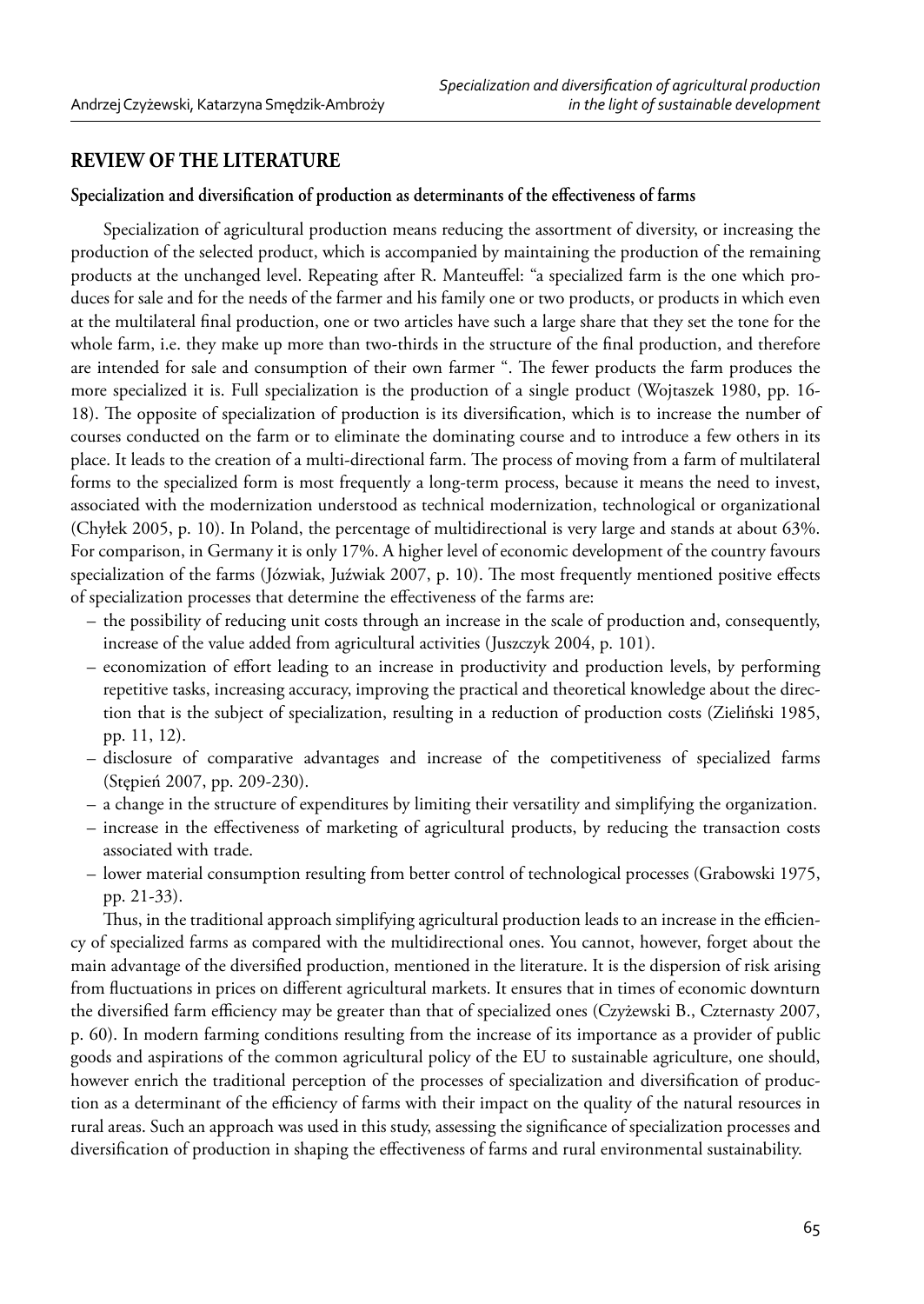## Specialization and diversification of production as determinants of environmental sustainability of farms

The concept of environmentally sustainable agriculture stems from the philosophy of sustainable development, which was created as a response to global environmental problems of international nature, appearing in the late 70s and 80s of the 20th century. Then the industrialization of agriculture gradually violated its previous harmony with the natural environment. As a result, more and more efficient technologies and manufacturing structures replaced the existing ones, leaving, however, a more and more pronounced ecological footprint in the form of: the loss of food, soil, water and air pollution and biodiversity of ecosystems. A danger to the environment appeared resulting from the abuse of synthetic and other growth chemicals (Zegar 2012). As a result, the European Union has developed a number of instruments to encourage agricultural activity in accordance with the laws of nature (Czyżewski A., Stępień 2009, pp. 231-239). They allow you to indirectly assess the environmental sustainability of production on the farm and are used for this purpose by many authors (see. Table 1).

Table 1

| Author                                                            | Objective of the analysis                                                                                                                          | Variables (diagnostic features)                                                                                                                                                                                                                                                                                  |
|-------------------------------------------------------------------|----------------------------------------------------------------------------------------------------------------------------------------------------|------------------------------------------------------------------------------------------------------------------------------------------------------------------------------------------------------------------------------------------------------------------------------------------------------------------|
| A. Kagan                                                          | Assess the impact of agricultural enter-<br>prises on the natural environment, creating<br>the synthetic indicator of environmental<br>performance | biodiversity, the balance of organic matter<br>in the soil, the share of permanent grass-<br>land in the structure of crops, nitrogen<br>halance                                                                                                                                                                 |
| W. Wrzaszcz                                                       | Comparison of the results of sustainable<br>farms against the total number of indi-<br>vidual FADN farms                                           | the share of cereals in crop structure, the<br>number of groups of crops, the coverage<br>ratio of arable land vegetation in winter,<br>stocking density per hectare of arable land                                                                                                                              |
| E. Majewski                                                       | Estimation and comparison of farm<br>sustainability indicators in the economic,<br>social and environmental aspects                                | organic matter in the soil, soil micro-<br>organisms, biodiversity, energy con-<br>sumption, nitrogen balance, ecological<br>infrastructure                                                                                                                                                                      |
| S. Krasowicz, J. Kuś,<br>J. Jankowiak                             | Determine the influence of economic and<br>organizational conditions on the function-<br>ing of agricultural farms                                 | balance of nutrients (nitrogen, phosphorus,<br>potassium) on the surface of the field, the<br>balance of soil organic matter (SD stock-<br>ing per hectare of arable land), the index<br>of the soil vegetation cover during the<br>winter, the consumption of plant protection<br>products per hectare of crops |
| J. Bieńkowski, J. Jankowiak,<br>J. Marcinkowski, A. Sad-<br>owski | Determination of technical and environ-<br>mental efficiency of commercial agricul-<br>tural farms in Wielkopolska                                 | nitrogen balance, the volume of pesticide<br>use                                                                                                                                                                                                                                                                 |

Variables used by different authors in the study of environmental sustainability of agricultural production

Source: own results based on (Kagan 2009, Wrzaszcz 2008, Majewski 2008, p. 82, Krasowicz Kuś, Jankowiak 2007, Bieńkowski, Jankowiak, Marcinkowski, Sadowski 2005).

The criteria for the support from the EU funds create difficulties for the operation of specialized farms. This is due to the fact that they support the farms which: limit the use of fertilizers and pesticides, reduce livestock density to 2 livestock units per hectare, respect the principle of succession of plants and the use of intercropping, reduce the share of cereals in crop structure and increase the number of groups of crops on the farm. These criteria are thoroughly described in the methodological part and used in the empirical part of the study to assess the environmental sustainability of the analysed farms. More easily it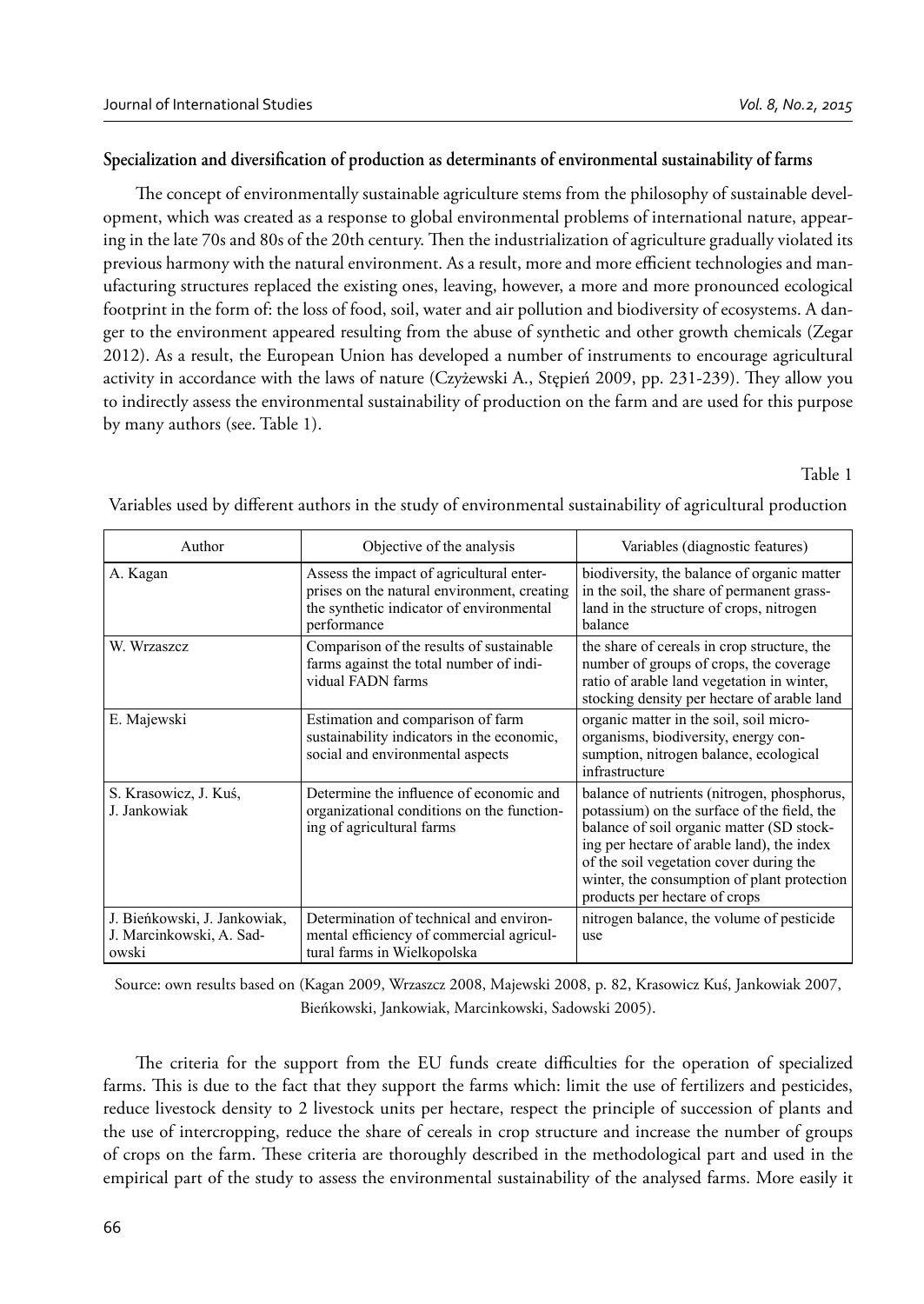fits the multidirectional farms than the specialized ones. It was found that farms specializing in commercial milk production and the multidirectional (mixed) ones contribute to the objectives of sustainable agriculture (Krasowicz 2005, p. 36). In the multidirectional farms, also due to the *mutual benefi t* of each activity, in a natural way the ecological character of internal links is ensured, and consequently the biological balance of agricultural production. The introduction of specialization disrupts the natural regulatory mechanisms operating in nature (Runowski 1994, p. 29). Therefore, this study sets a hypothesis that the specialized farms achieve higher economic efficiency of environmental sustainability at a lower production than the diversified farms. However, in the diversified farms there is higher environmental sustainability of production at lower economic efficiency than in the specialized farms. The adoption of this hypothesis would allow to state that the farms, through the development of their production structures and their adaptation to the circumstances of the concept of sustainable development, can favourably influence the quality of the natural resources in rural areas.

# **COMPARATIVE STUDY OF THE STRUCTURES OF PRODUCTION IN FARMS**

## **Methodology of research**

As already mentioned, the impact of agriculture on the environment is particularly important in areas of intensive agricultural production. Therefore, the analyses referred to the farms in the area (county) of the most intensive agriculture in Wielkopolska. It is a region in Poland with the highest average value of agricultural commodity production on 1 hectare of arable land. Commodity production means production for sale and not for consumption in farm (Kulikowski 2013, pp. 108-115). For the selection purposes, comparisons were made between the different counties in Wielkopolska using the following criteria:

- population making their living in agriculture, based on 100 farms in the particular county (GUS 2003),
- the number of fixed assets (machinery, equipment and farm buildings), based on 100 farms in the particular county (GUS 2003).

These criteria indicated the differences in the levels of labour- and capital-consumption intensification between the compared counties. The higher the number of agricultural population and the number of assets based on 100 farms in the county, the higher degree of labour- and capital-consumption intensification respectively. In the assessment of the environmental intensity of agriculture in the individual counties selected indicators applied and they resulted from the principles of good agricultural practice (Code of Good Agricultural Practice 2011) and agricultural and environmental programmes (Sustainable Agriculture 2011), adapting them to the comparisons of environmental intensity of farming at the local scale, taking into consideration the division into counties. These included:

density of livestock (pigs and cattle) per 100 ha of the farmland of the individual county. The effect of intensive livestock farming is the production of significant quantities of organic fertilizers used in fertilizing fields. Excessive use of fertilizers contributes both to pollution and eutrophication due to excessive nutrient loading, on the other hand, leads to acidification and global warming due to greenhouse gases (Directive 2013). Thus, the higher the livestock density per 100 ha of farmland in the county, the higher the degree of its environmental intensity in relation to other counties.

participation of grain crops in the structure per 100 ha of the farmland of the county. In accordance with the principles of good agricultural practice, the share of cereal crops in the structure of crops should not exceed 66%. Otherwise, this is a monoculture. Considering this, it was assumed that a larger share of grain crops in the structure of crops per 100 ha of farmland, reflects the higher intensity of crop production in the county than in areas where it is lower.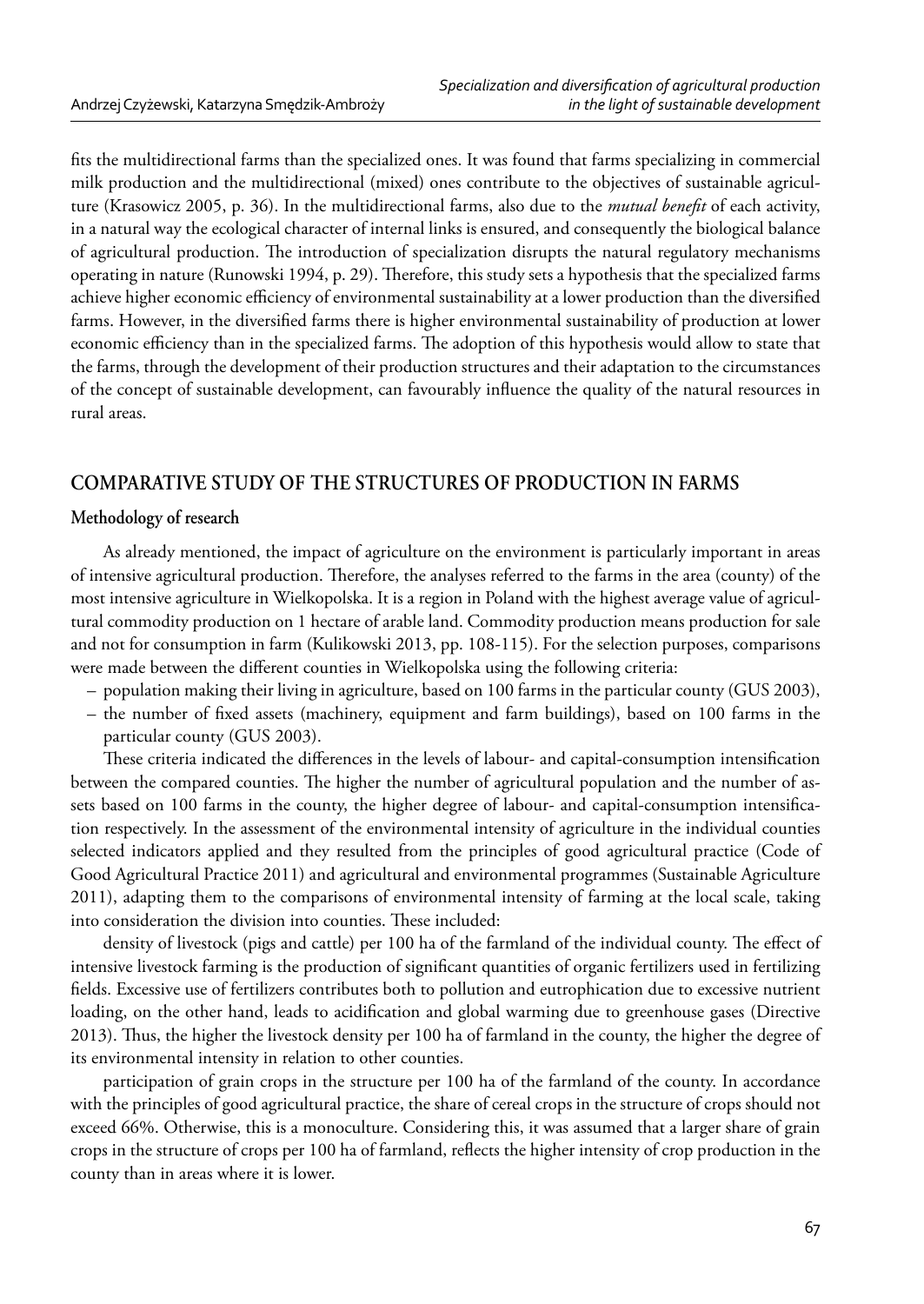the share of winter crops (winter wheat, rye, barley, triticale, canola and rape seeds) in the structure of crops per 100 ha of farmland of the individual county. A favourable effect on the environmental balance is thanks to an increased share of winter crops in the crop structure. Therefore, it was assumed that a higher proportion of these plants in the crop structure per 100 ha of arable land provides for a lower intensity of crop production in the region in relation to the areas where it is smaller.

The above-mentioned measures made it possible to rank the counties in the Wielkopolska according to the degree of intensity of agricultural production. The evaluations used data from the Agricultural Census of 2002, as the period immediately preceding the Polish accessions to the EU, which started from the analysis of economic efficiency and environmental sustainability of farms. In the end, using the method of ordering a map was drawn presenting the intensity of agricultural production in Wielkopolska by counties (cf. Figure 1). It was found that the highest intensity of agricultural production occurred in the south-western part of Wielkopolska. In this respect definitely Gostyń and Krotoszyn Counties stand out. However, due to a much higher number of pigs per 100 ha of arable land, Gostyń County was considered the area with a higher intensity of production. On the area the density of pigs per 100 ha of arable land amounted to 466 640 units as compared with Krotoszyn County (Użytkowanie 2003, p. 78). The other measures for the two counties were at a similar level. Therefore, the spatial extent of the research included Gostyń County.



Figure 1. Differentiation of the intensity of agricultural production in Wielkopolska by counties in 2002 Source: own results based on: GUS 2003, Użytkowanie, pp. 55, 78, 122, 124.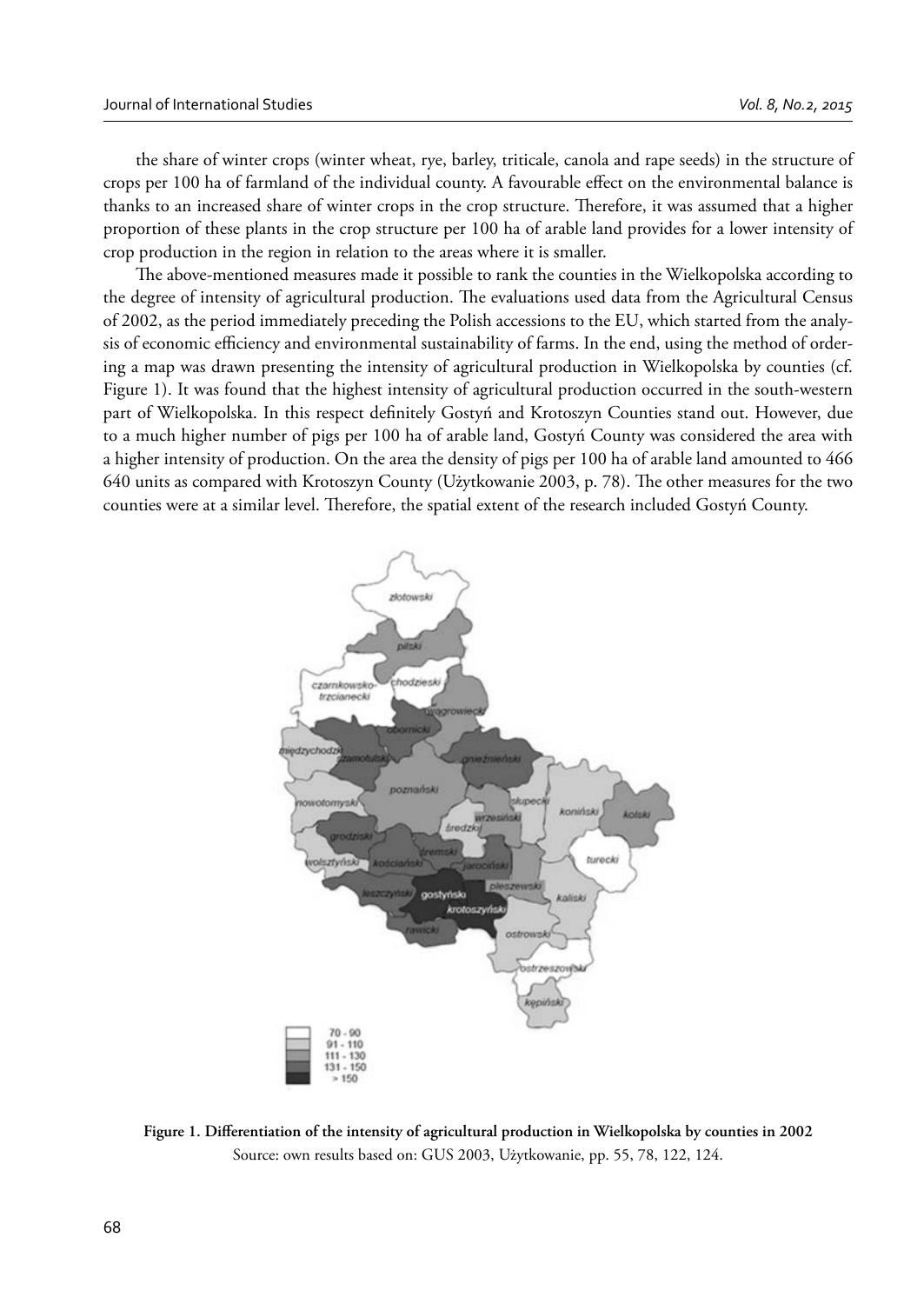After the delimitation of the area of the most intensive agriculture in Wielkopolska (Gostyń County) an analysis was made about the differences in terms of economic efficiency and environmental sustainability of farms specialized and diversified (multidirectional) having agricultural accounting FADN (Farm Accountancy Data Network) from Gostyń County. They were 48 farms whose accounting data are collected by the Institute of Agricultural and Food Economics - National Research Institute in Warsaw. These data were used by the authors to conduct their own analyses, the results of which are presented in this article. The proposals concern thus the FADN farms and cannot be extended to the entire population of farms from the Gostyń County. In carrying out the study based on FADN data there are problems of small numbers of samples of research. In accordance with the requirements of the FADN, accounting data of individual farms may be made public only in a processed form or as averaged results on at least 15 farms. Therefore, the comparative analysis of the efficiency, the DEA model was used for the evaluation of the effectiveness of individual entities against the total number of tests - effectiveness measures obtained using this method are relative, taking the values from zero to one. The higher the ratio, the greater the effectiveness of the entity in relation to the others. Farms with the highest efficiency, according to this method, gain ratio equal to one. DEA method is based on linear mathematical programming and is used for estimation of relative efficiency of the tested object, in a situation where there are also a lot of costs and benefits. They are imported to the synthetic values, which allows the calculation of the efficiency ratio as a function of the purpose of linear programming. The size of the "synthetic" ratio of the particular object and the "synthetic" effort are optimized (Ziółkowska 2008, pp. 161-163, Prasada, Coelli 1998, Casch, Balmann, Odening 1998, Thiele, Brodersen 2008). The analyses on the side of expenditures showed: consumption of the labour factor measured by the number of labour hours per year, the amount of land expressed in hectares of owned or leased land, and the total costs, which included the direct costs, general economic and depreciation costs. The costs of external factors were eliminated from the value of the general costs. This made it possible to avoid double entry into the model of wage labour and the leased land. The effects side showed the value of income from agricultural production in PLN.

In order to determine the environmental sustainability of the analysed farms the criteria used were those of the beneficiaries of agri-environmental programmes and the principles of good agricultural practice (ZDPR). They included:

- the share of cereals in the structure of arable crops (for the sustainable production it should not exceed 66%),
- the number of groups of crops on the farm (in a sustainable production it should be at least 3)
- all animals kept on the farm (in the sustainable production should not exceed 2 pieces of large units (SD) on 1 hectare of arable land).

Based on these criteria using the multivariate linear ordering method a synthetic indicator of environmental sustainability of production was constructed. The environmentally sustainable production stimulant was assumed to be the number of groups of crops on the farm and its destimulant was: the share of cereals in the crop structure. In addition, it is assumed that the number of animals amounting to 2 SD per ha is the limit beyond which the number becomes a destimulant of the sustainable production, thus that factor was given the nature a naminant. Due to the different titres of indicators and trends of the impact on the phenomenon, they were subjected to a process of normalization in the way of unitarisation. For this purpose the following transformations were used:

– for the stimulant:

$$
z_j = \frac{x_j - \min \{x_j\}}{\max \{x_j\} - \min \{x_j\}} \tag{1}
$$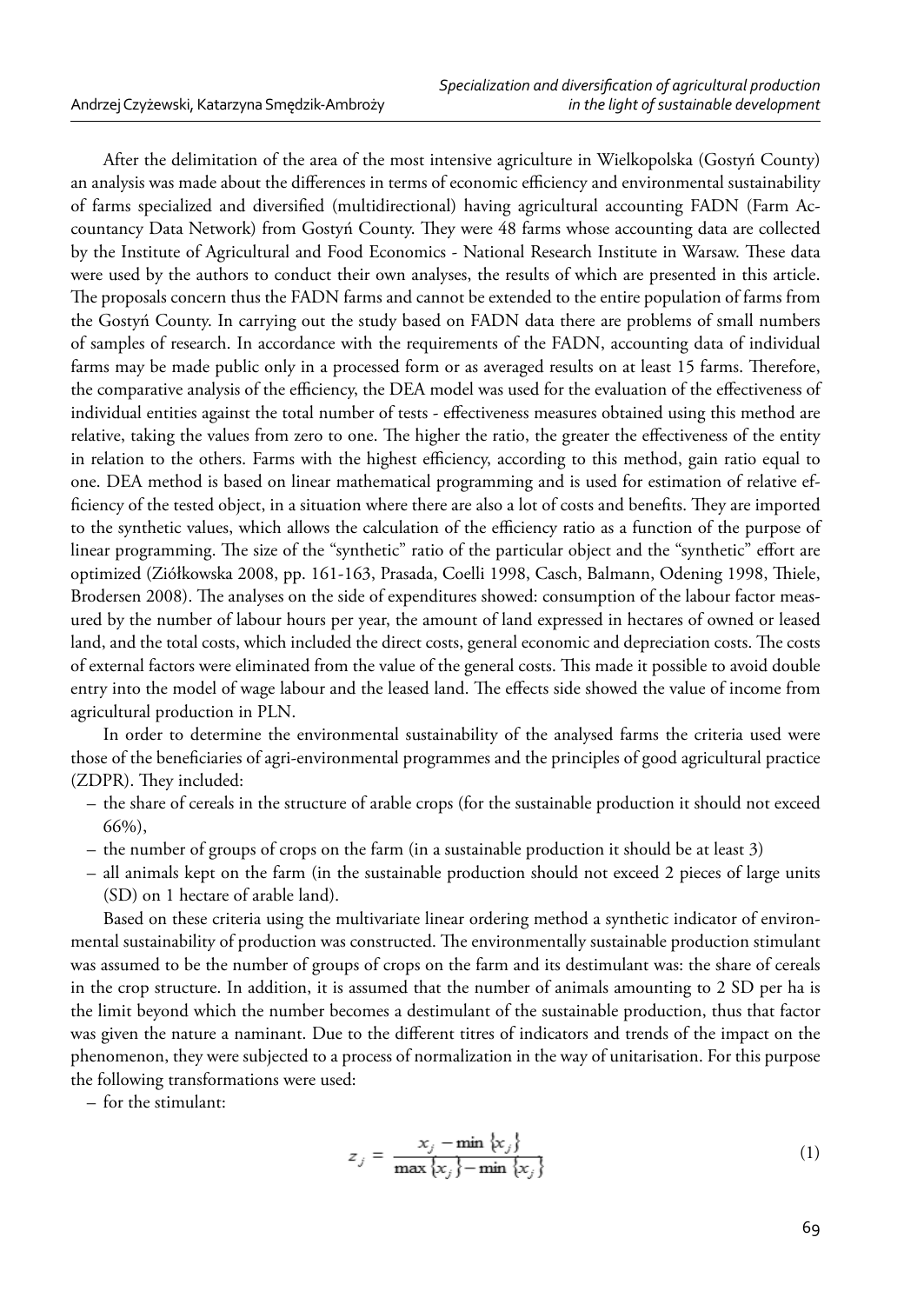$$
z_j = \frac{\max\{x_j\} - x_j}{\max\{x_j\} - \min\{x_j\}}
$$
 (2)

– for the nominant:

$$
z_j = \frac{x_j - \min \{x_j\}}{\text{nom}\{x_j\} - \min \{x_j\}}, \ x_j \le \text{nom}\{x_j\}
$$
  

$$
z_j = \frac{\max \{x_j\} - x_j}{\max \{x_j\} - \text{nom}\{x_j\}}, \ x_j \ge \text{nom}\{x_j\}
$$
 (3)

Where

max {*xj* } – maximum value of the j character min {*xj* } – minimum value of the j character *nom* {*xj* } – value of the j character considered optimu

Source: Poczta-Wajda 2010, pp. 74-77.

Calculated in this way, the synthetic indicator of environmental sustainability of production in individual farms accepted the values ranging from 0-1, with its higher value corresponding to higher environmental sustainability of production. Thus, the linear ordering method made it possible to rank the FADN farms in Gostyń County according to the degree of environmental sustainability of their production. The list of indicators of economic efficiency and environmental sustainability of the farms analysed, allowed the identification of the best subjects in terms of these two aspects. The time scope of the analysis included the years 2004-2009. The analyses used average economic efficiency indicators and environmental sustainability of farms being the arithmetic average of the indicators of each year of the research period.

### **THE RESULTS OF THE RESEARCH**

On the basis of economic efficiency and environmental sustainability of the production of each of the FADN farm of Gostyń County in the years 2004-2009 Figure 2 was drawn up. One can distinguish three systems on the farms. The first includes the farms specialized in breeding cattle that produced, in a relatively least environmentally sustainable way, achieving varied economic efficiency indicators. It can be even said that a negative correlation between the degree of efficiency and environmental sustainability of the production revealed on these farms. It clearly indicates the farm which was the only one in the group to reach the average rate of economic efficiency for the entire study period of 1, with bay - far the lowest environmental sustainability of production in relation to the other analysed farms. In the group with the lowest low economic efficiency and environmental sustainability of production also were two multidirectional farms. They were, however, exceptions to this type. A high scale of pig farming, and the share of cereals in the sown area brought the structures of production of these farms closer to the specialized ones in pig breeding. The vast majority of multidirectional farms belonged to the next sequence of points, which was characteristic of the farms reaching much higher degree of sustainability and higher or similar performance indicators, such as *pig* farms. In this group were actually 90% of farms specializing in cattle breeding and multi-type ones and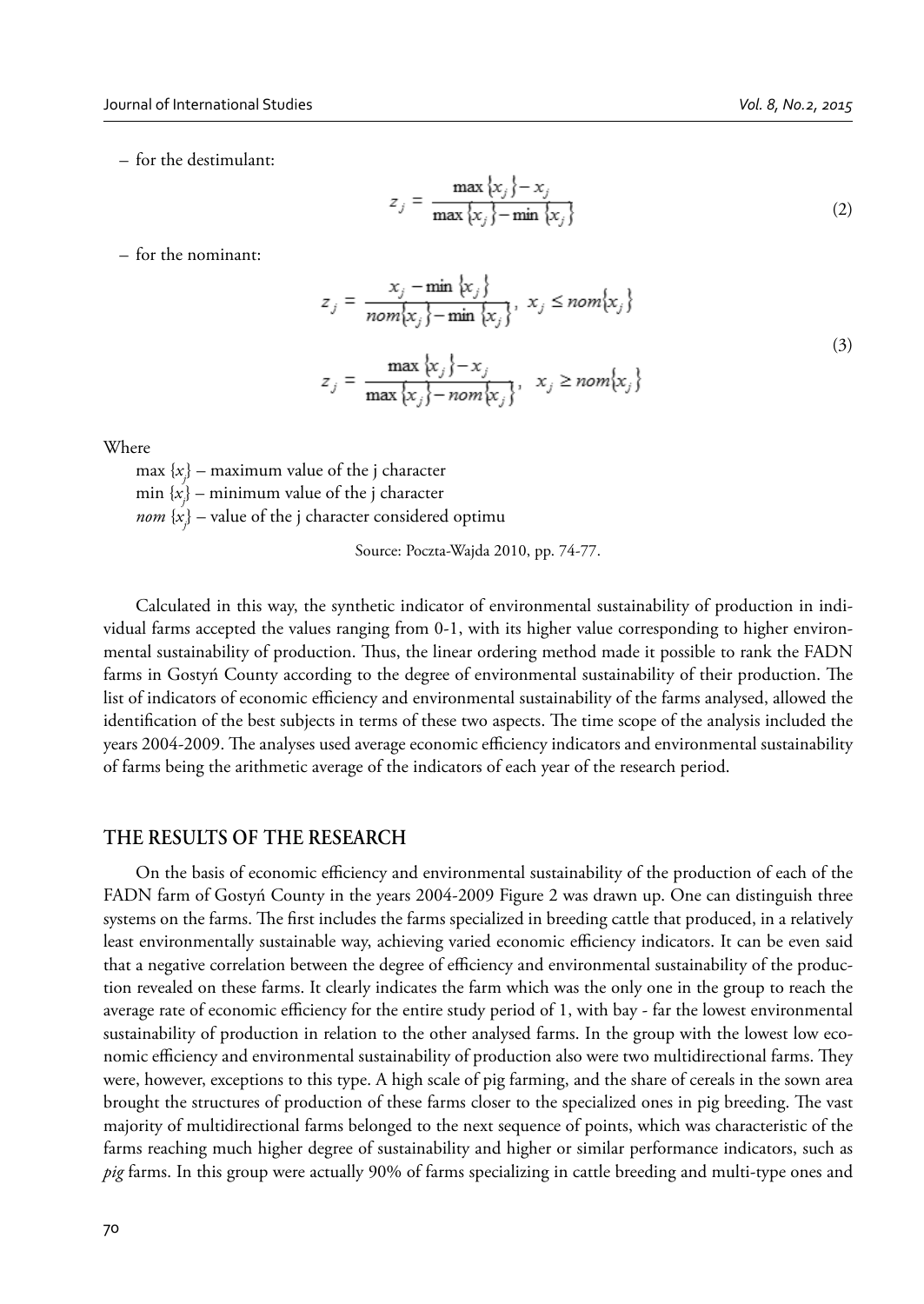most of those dealing with field crops. It can be argued that the economic efficiency and environmental sustainability of these types of farms were similar, although the farms specializing in cattle breeding showed slightly higher average levels of sustainability than the farms with diversified production (multidirectional).



Figure 2. Diversification of economic efficiency and environmental sustainability of production in the FADN farms **in Gostyń County according to the production types in the years 2004-2009 (average values)**  Source: own results based on the accountancy data from the FADN farms from Gostyń County

The analyses of a unitary type carried out, do not support the main hypothesis of the study stating that specialized farms achieve higher economic efficiency at lower environmental sustainability of production than the diversified farms. However, the diversified farms have higher environmental sustainability of production at its lower economic efficiency than specialized farms. They are denied by experience of the farms specializing in breeding and raising cattle.

## **CONCLUSIONS**

The configuration of production structures in agricultural farms is one of the most important determinants of their economic situation. The issue of specialization and diversification of production as factors shaping the economic efficiency of farms has been widely discussed in the literature in the field of agricultural economics. It is noted that the specialization of production leads to higher economic performance than its diversification. This study revealed however, that diversified farms in the area of intensive agriculture can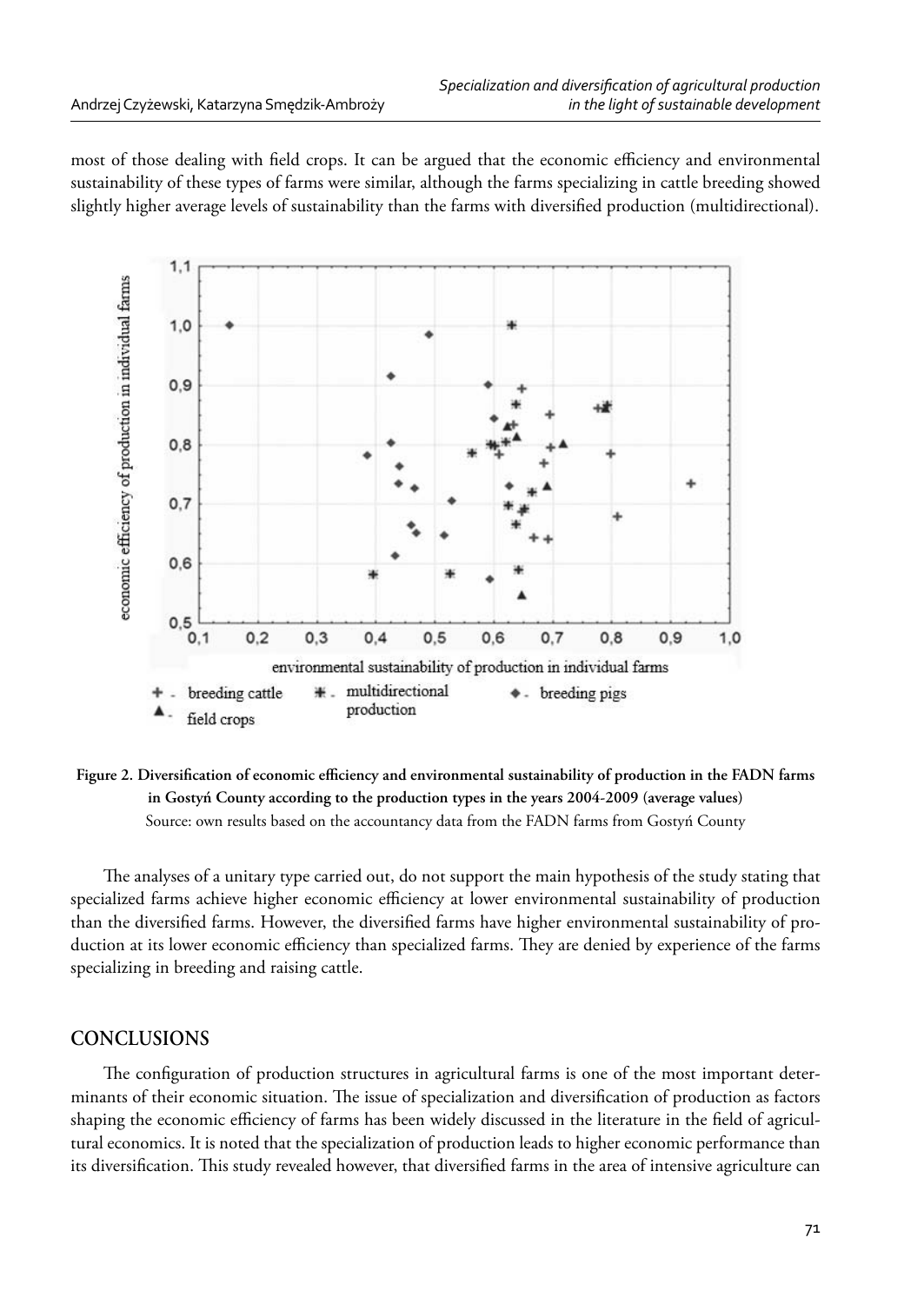achieve similar economic efficiency indicators as specialized farms. In the light of the concept of sustainable development also an important thing is to answer the question of how the structure of agricultural production affects the quality of the natural resources in rural areas. In the light of the concept of sustainable development it is important to answer the question of how the structure of agricultural production affects the quality of the natural resources in rural areas. In view of this paradigm it is expected that farmers, through their practices, will serve additional functions of "guardians of the rural landscape". Through the formation of good agricultural practice and criteria of agricultural and environmental programmes, this function is assigned particularly to multidirectional farms. Meanwhile, the results of the analyses carried out in this paper have shown that the implementation of this function in areas of intensive agriculture in the same or greater extent than multidirectional farms, is well carried out by farms specializing in breeding and raising cattle.

#### **REFERENCES**

- Bieńkowski J., Jankowiak J., Marcinkowski J., Sadowski A. (2005), *Efektywność techniczna i środowiskowa towarowych gospodarstw rolnych na przykładzie badanej grupy z Wielkopolski*, Roczniki Naukowe SERiA, Vol. 7, pp. 17-21.
- Czasch B., Balmann A., Odening M. (1998), *Die Umstrukturierung landwirtschaftlicher Unternehmen beim Übergang zur Marktwirtschaft unter besonderer Berücksichtigung des Faktors Arbeit. Finanzwissenschaftliche Diskussionbeiträge*, Industrial and Social Policie In Countries Transition No 3.
- Chyłek E. (2005), *Proces modernizacji rolnictwa i obszarów wiejskich w Polsce*, Wieś i Rolnictwo, No 3, pp. 10.
- Chmielewska B. (2010), *Sources of Income as an Indicator of Changes in the Farm Functions*, Economics & Sociology, Vol. 3, No 1, pp. 49-65.
- Czyżewski A. (2013), *O nowy paradygmat rozwoju rolnictwa. Refleksje na książką J. St. Zegara pt.* "Współczesne wyzwania *rolnictwa*, Ekonomista, No 6, pp. 831-836.
- Czyzewski A., Smedzik-Ambrozy K. (2013), *Intensive agriculture in the process of specialization and diversification of agricultural production. Regionally and locally*, Warsaw: PWN.
- Czyzewski, A., Stępien, S. (2009), Changes in the Mechanism of Direct Support and Agricultural Markets Stabilisation in the Aspect of the CAP "Health Check" Proposals, Proceedings of the international scientific conference Economic Science for Rural Development*,* Issue 18, pp. 231-239.
- Czternasty W., Czyżewski B. (2007), *Struktury kierowania agrobiznesem w Polsce: teoria, analiza i tendencje*, Poznań: Akademia Ekonomiczna.
- Dyrektywa Azotanowa UE, avalaible online at http://ec.europa.eu/environment/pubs/pdf/factsheets/nitrates/pl.pdf, reffered on 10/05/2013).
- Grabowski S. (1975), *Specjalizacja i skala produkcji w rolnictwie*, Warszawa: IRWiR PAN.
- Józwiak W., Juźwiak J. (2007), *Rolnictwo wielostronne, czy wyspecjalizowane,* Wieś i Rolnictwo, No 4, p. 10.
- Grethe H. (2008*), Aspekte der Agrarpolitik* 2007, Agrarwirtschaft No 57, pp. 2-9.
- GUS (2003), *Ważniejsze dane o podregionach, powiatach i gminach województwa wielkopolskiego*, Poznań, electronic publishing.
- Hayami Z., Ruttan V. W. (1985), *Agricultural development: an internationale perspective*, , Baltomore and London: The Johns Hopkins University Press.
- Henning Ch. (2008), *The Heath Check: a starting point of the end of the "Old CAP*",
- Agrarwirtschaft No 57, pp. 149-154.
- Juszczyk S. (2004), *Głębokość specjalizacji. Propozycja ekonomiczno organizacyjna na przykładzie gospodarstw mlecznych makroregionu środkowego*, Roczniki Naukowe SERiA, Vol. 6p.101.
- Kagan A. (2009),*Oddziaływanie przedsiębiorstw rolniczych na środowisko naturalne. Aspekt metodyczny i praktyczny*, Wieś i Rolnictwo, No 3, pp. 62-84